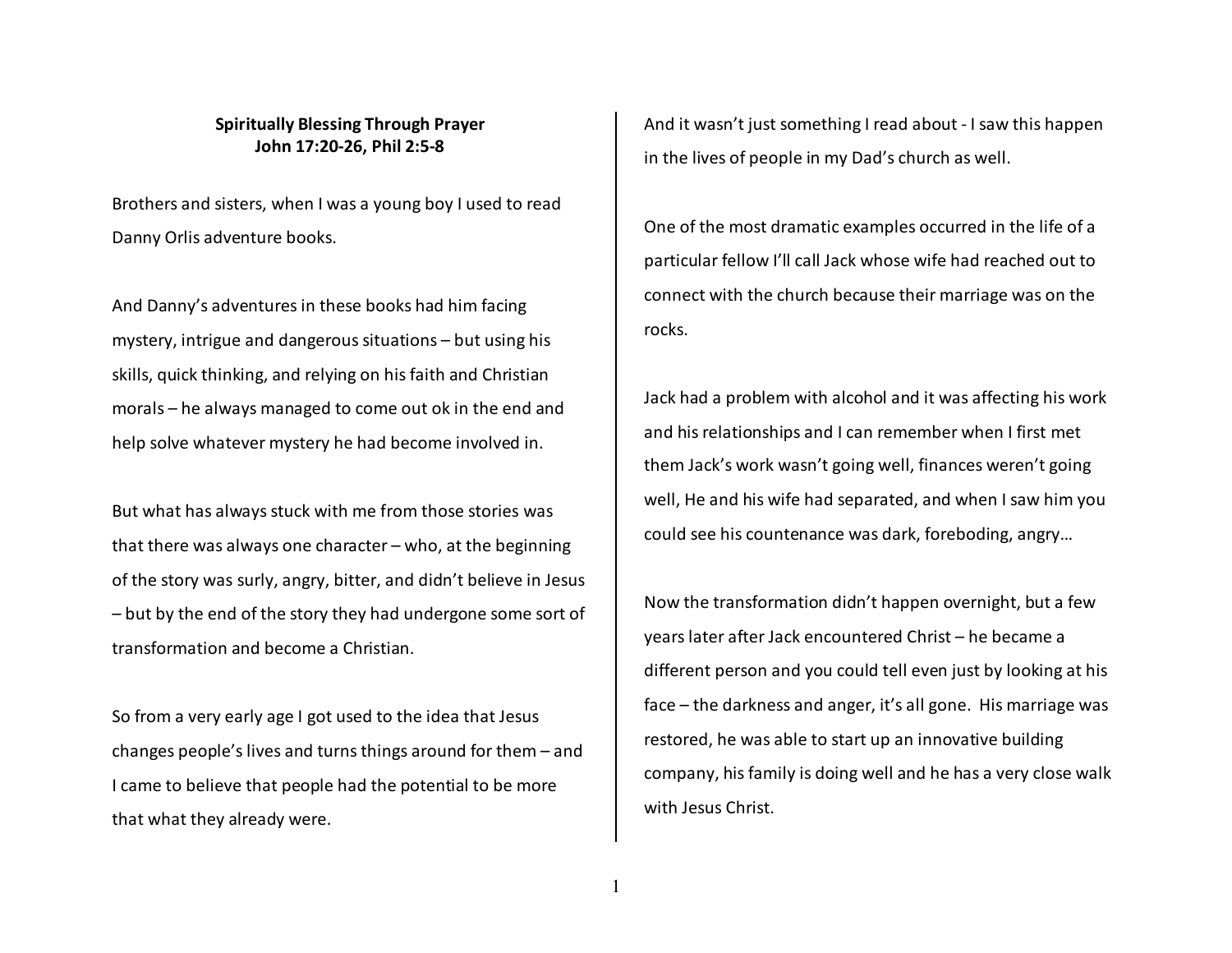And I've experienced transformation in my own life as well. If you met me when I was a teenager… there's no way you would have said *"that boy is going to become a minister*" or even "*that boy is going to be a responsible, intelligent,articulate adult someday*"

But, Jesus' relationship with me has caused some significant changes and growth in my life and He is responsible for changing me into who I have become and the minister you know.

And all of this causes me to believe that its possible for people can become more than what they already are – that what is wrong in their lives can be changed and overcome and that specifically it's Jesus Christ who can bring that transformation about in people' lives…

So, I believe that a nominal church attender can become excited about going to church, and start to participate more in the life and work of the church and eventually becomes a spiritual leader…

Or, one that a friend or neighbor in our community who has politely resisted the message of Jesus is suddenly able to believe and confess that Christ is the way the truth and life…

Or, the person who has embraced society's lies about our sexual identity leaves those lies behind, finds a new identity in Jesus Christ, and reserves sexual intimacy for male female lifelong marriage.

Or, that someone who is broken from abuse and low selfesteem, someone who is under the power of evil spirits, or someone who has done terrible things – can find healing, deliverance, and grace and mercy and forgiveness.

Brothers and sisters, I believe… I know this kind of change is possible – so as I meet people and get to know people, I can't help but imagine who they could become if Christ got ahold of their lives. And I want to invite you to imagine this as well…

Imagine how the people we know in our community could be changed, how they would go from having no faith to trusting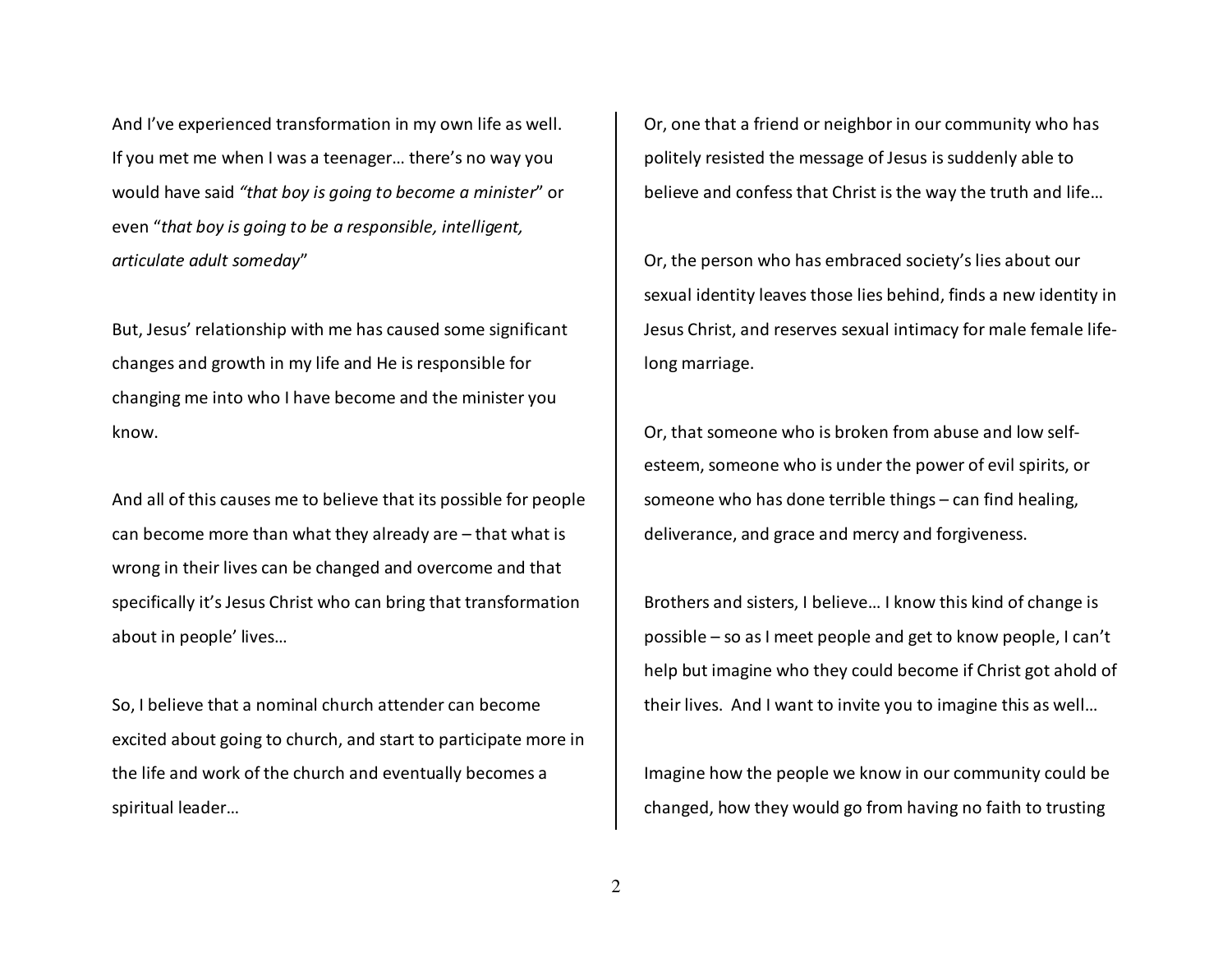in Jesus and worshiping and serving him… imagine the impact these highly educated professionals and civic leaders could have on the city of Calgary and in God's Kingdom.

Imagine worship services at Valleyview full to capacity on Sunday mornings because so many people have been changed and so their Sunday morning priorities change… and they want to give the first hours of the week to God in worship.

Imagine adding additional kidz zone leaders, nurserycaregivers, greeters, ushers, Christ care group leaders, starting a women's group, more bible study groups, prayer groups and so on because more people have discovered their grace-gifts and are using them to minister because people have discovered what they can do since they've experience the grace of Christ's forgiveness…

And I can imagine that we would be ordaining more elders to oversee and lead our ministry teams because more and more believers are maturing into spiritual leaders…

And I can imagine how we could be developing new ministry initiatives because our budget would be in surplus…

And more than anything else right now, I imagine how each of us as Valleyview-ers are going out to bless people spiritually and the impact this would have in the lives of those people whom you are blessing; grace, mercy, forgiveness, salvation, healing, redemption, restoration – transformation!

I can imagine these things – I can see it in my mind brothers and sisters. I know it is possible for things to grow from where they are now to something like this because I know, I believe that *transformation* is possible.

But I've also learned, after fifteen years of working towards this kind of transformation in our congregation andcommunity, that any change and growth we have experienced has been the result of God answering prayers, and specifically answering the kind of prayer that targets the barriers that are preventing this transformation from taking place.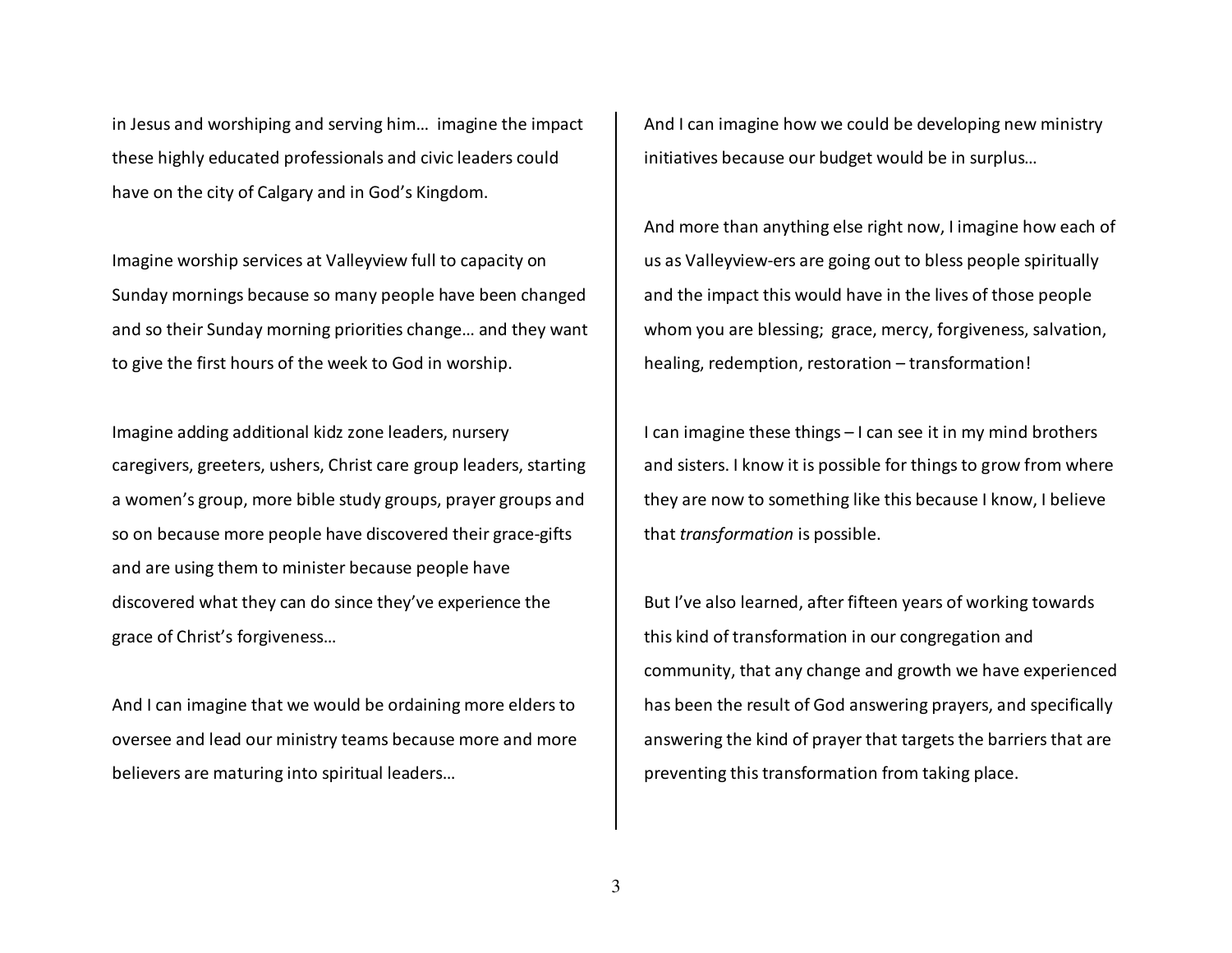The hard truth we need to hear this morning brothers and sister is that the run-of-the mill generic prayers we often pray for God to "be with so-and-so" and "please help" are not really working with God to bring about the kind of transformation we've just imagined.

Not that I mean to denigrate anyone's sincere efforts to put up a prayer in their moment of need – but if that's how you are praying with regards to *transformation* brothers and sisters, I haven't been doing my job as a pastor to teach you how to pray.

In order for transformation to take place in someone's life, specific obstacles need to be removed by the Holy Spirit – so we need to engage in specific intercessory prayer that cooperates with the Holy Spirit to target those obstacles.

And so to equip us for this kind of prayer we're looking at John 17, where we find Jesus doing some intercessory prayer of his own – with some pretty specific targets which we will look at.

So, what do we see Jesus targeting here in this prayer? Well Jesus is particularly concerned that the worldunderstands and believes that He is one whom God has sent, in fact he repeats this three times.

Why is it so important that the world know and believe that God has sent him? Because we physical humans are also spiritual beings and we are looking for a way to reconnect with God.

Just look at all the religions and spiritual practices in this "world", not to mention all the things which people do to try and find meaning and satisfaction in life and its obvious people are searching to connect with something of ultimate significance.

Unfortunately, because of our rebellion, sin blocks the way between humans and God, and thus we are only able toconnect with God if God connects with us first and provides a way for us to do this.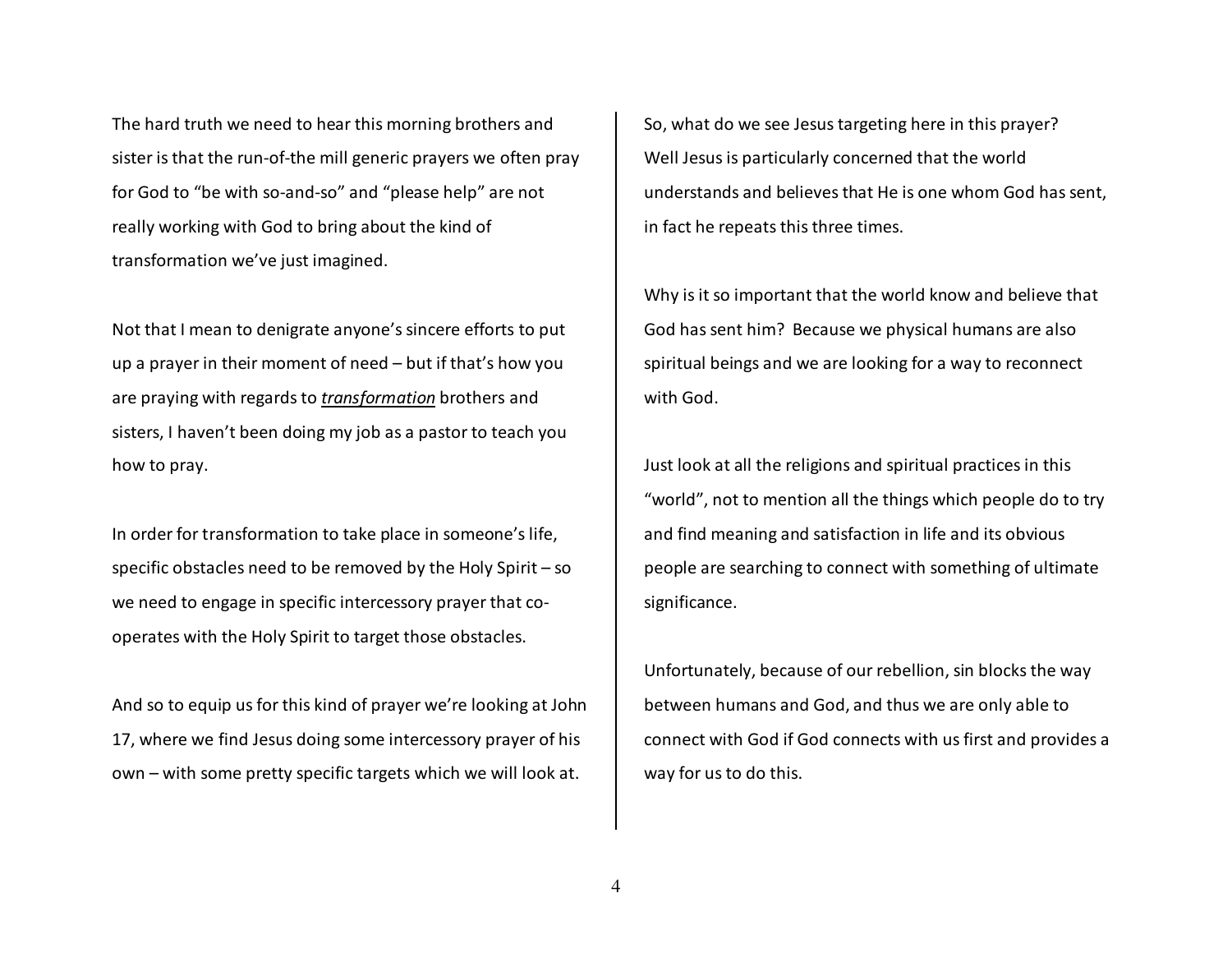Thus it is imperative that people know and believe that God sent has Jesus, that He is the way , because Jesus is the one who reconciles us to God, because He is both fully human and fully God as the Son, he is the perfect mediator.

Now a mediator is someone who steps in between two parties who are in conflict and goes back and forth representing one to the other to bring to bring about reconciliation. This is how a mediator intercedes.

So, if we are going to pray for others' transformation, to intercede for them – our understanding of Jesus Christ as THE mediator must be our starting point.

Because of the intercessory work Jesus did for us, we are enabled to intercede for others. We can and should come before God in prayer for other people because of who Jesus is and what Jesus has done – this is a big part of what it means to pray "in Jesus' name."

Another part of praying in His name is praying for others because of what His intercessory work has done to us. If we do not base our intercession on Jesus' intercession for us then we will come across as proud, self-righteous and judgmental to those whom we are praying for, and they will feel like they have to change themselves for our approval. That's not transformation - that's counterproductive.

Instead, we need to put into practice what Paul writes about in Philippians 2:5-8, and basing our intercessory prayers on Christ's example enables us to do that.

And if our intercessory prayer is based on Jesus, then when we pray we should also imitate Jesus and Go Out to be amongst those who we are praying for. That is why we used to do Prayer drives around our community once a month…

As Paul says in Philippians 2:7 Christ took on the nature of a servant and became human… and John 1:14 says *"the Word became flesh and dwelt among us"*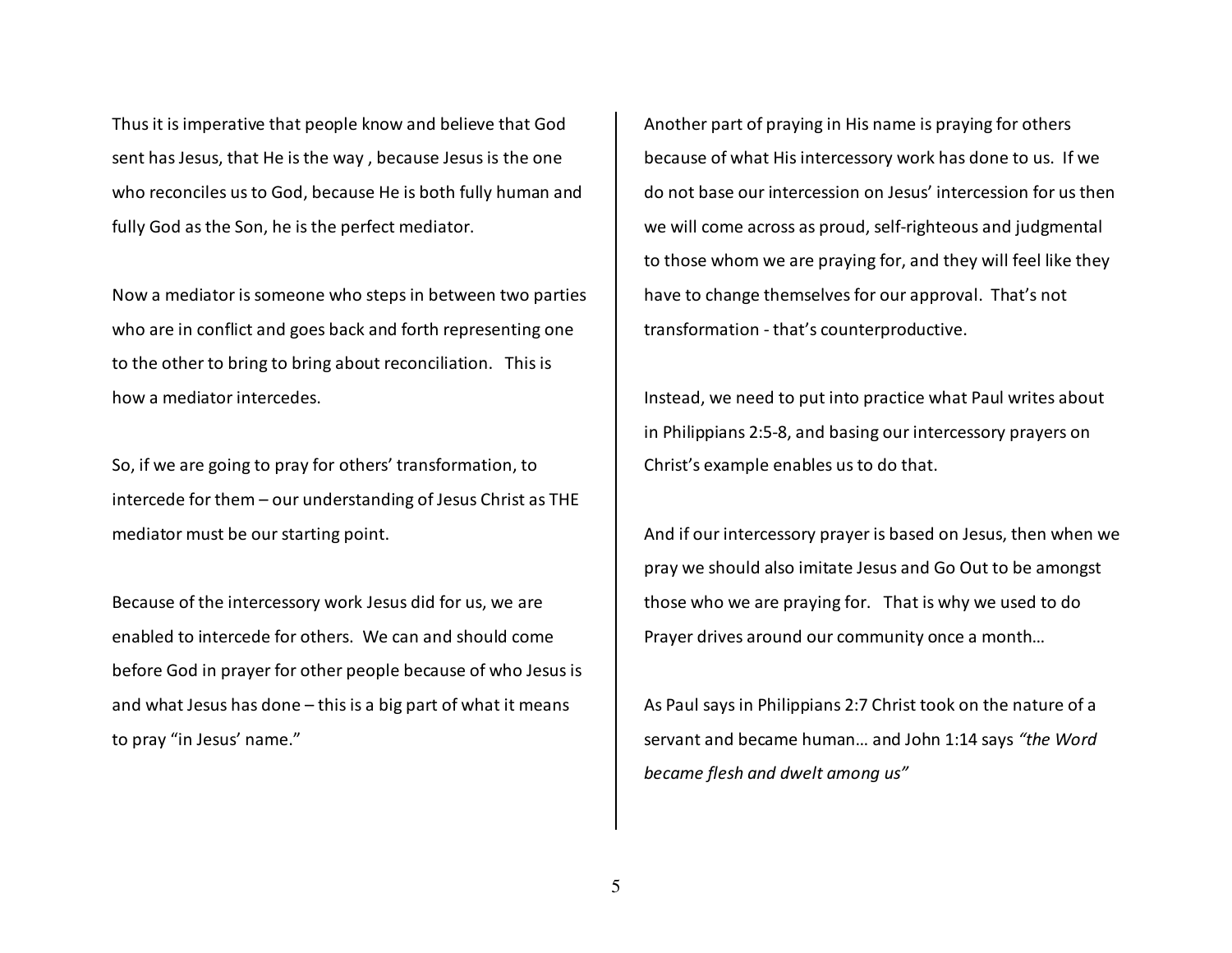I mean it's a start that our church building is physically located in our community, it's a start that you and I live in our community… but it's still possible for us not to *be among*those we are praying for isn't it.

Dwelling among people means interacting, getting to know them, finding out their hopes and dreams, their fears and concerns, what they value or dislike, what they believe and what they need.

This is why I had you write down where you lived, worked, went to school, and what sports teams and clubs and interests you participate in – AND Who you know… as part of our spiritual blessing exercise at the AGM last Sunday.

And its why we acknowledged that you are not in those social circles and places by accident – God's placed you there. These are where we can build relationships with people outside of our congregation and where God will provide the opportunities to bless people spiritually by praying for them,

specifically – by name… just as Jesus specifically identified "*all those who would believe in him"*

So, intercessory prayer is based on Jesus, but it is also "about" Jesus. What do I mean by this? Well, as Jesus prays for "*all those who will believe in Him,*" He asks His Father that; i) they might be one, ii) they might be unified iii) that they would be in God iv) and that they could be with him and see his glory.

Those are curious prayer requests… what with all the daily needs of the people around him, and with all that was going in on in society and the world at that point and time in history.

We might expect Jesus to be more practical, or political, or concerned about social justice as he is interceding for people. Couldn't he have prayed for peace or political freedom? What about healing and for people to have enough food? Why not pray for equality and equity?

But instead, we see Jesus praying for people in the future… who have yet to believe in Him and requesting that they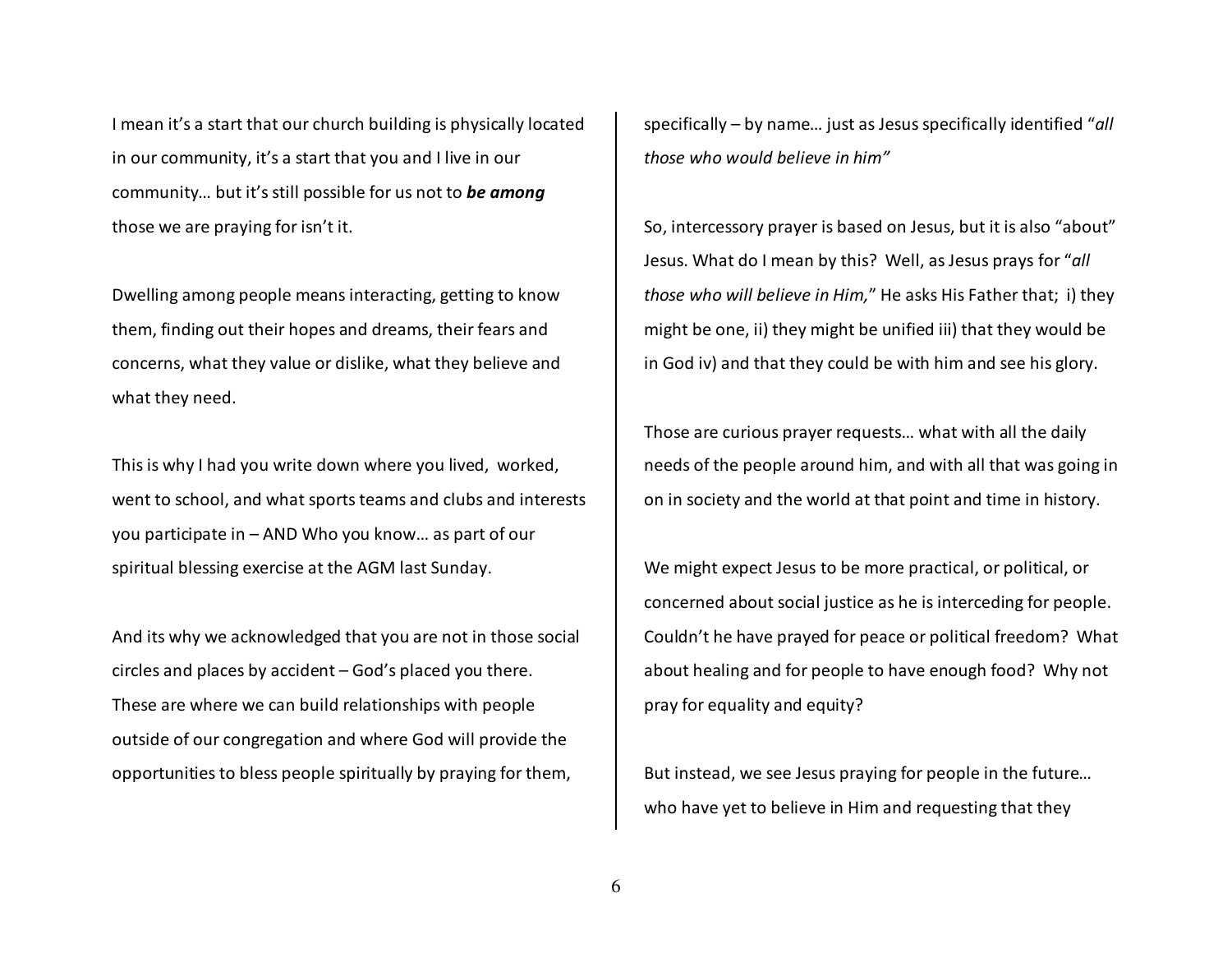become unified and connected to God – what kind of practical make a difference faith is this?

The point is brothers and sisters, when we intercede for others, it is tempting to limit our prayers and focus only on the practical things which they have asked us to pray for, needs which are really obvious. sickness, finding a job, going through a divorce, parenting challenges, and so on.

Now, we certainly we can and should bring these things up in prayer – scripture says "*Do not be anxious about anything, but in everything, by prayer and petition, with thanksgiving, present your requests to God."*

However – *Intercessory prayer* is more about focusing on the primary need, the root need, which all of us have. The need to be convicted of sin and to know Jesus as the means by which our sin is removed and we become reconciled to God. Intercessory prayer is asking God to work this revelation in people's lives even if they don't think they need it or want it.

So Intercessory prayer is "about Jesus" because it comes from a conviction that everyone needs to have faith in Jesus so that they can get past their sin and truly know God. It recognizes this is the greatest human need which needs to be dealt with first and then other needs can be prayed for.

And finally friends, Intercessory prayer is also about asking God to remove specific obstacles so that people aretransformed into the men and woman God intends for them to become.

And in His prayer, Jesus specifically targets the obstacles of unbelief, separation, ignorance and spiritual blindness that would stand in the way of the people being transformed to become part of His Body – the church in the future.

So, brothers and sisters, I pray that the Father will answer Jesus' prayer for us this morning and remove the barrier of spiritual blindness that keeps us from looking around at our school, at work, our family and friends, our community – and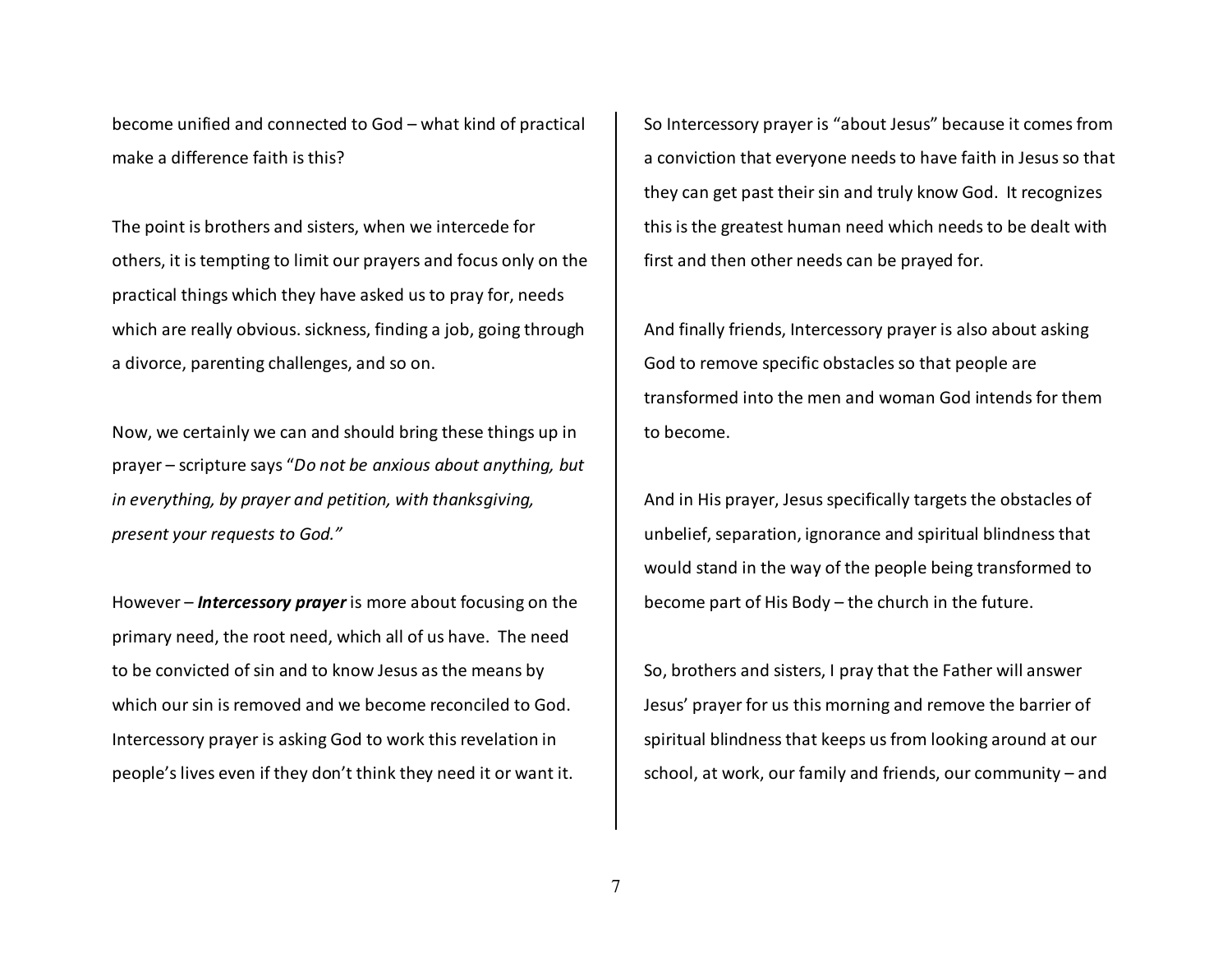envisioning how it would be if these people started to believe in Jesus.

That we would be able to see what it would be like if your fellow Valleyview-er experienced further transformation in their lives.

Brothers and sisters, God can make amazing things happen to ordinary people and Jesus knew this – look at who He chose for his disciples! They were ordinary everyday unschooled fisherman – but Jesus had a vision, plans, for who they would become and interceded for them, asking God to bring it about – and God did.

And we are here today as followers of Jesus Christ because the disciples were transformed into Apostles when they received the Holy Spirit and fulfilled their part of the great commission.

And so We also need to believe that the people we know and interact with can come to believe in Christ… because God has chosen them, and that they can become followers of Jesus, and be transformed… like we have been.

And we need to believe that our fellow Christians, and ourselves, can grow beyond where we are at in our faith… That God always has more to do in us and through us – until that day when Christ returns and all things are made new.

So let us respond in faith and start praying intentionally for God to bring this transformation in our lives and in the lives other people around us… by removing whatever is standing in the way of it.

So, let me ask you…what do you see working against those people for whom Jesus asked to be added to His body? What is keeping "ALL those who would believe" from believing?

Again, this is another reason why we need to be dwelling among, hanging out, and getting to know those whom we are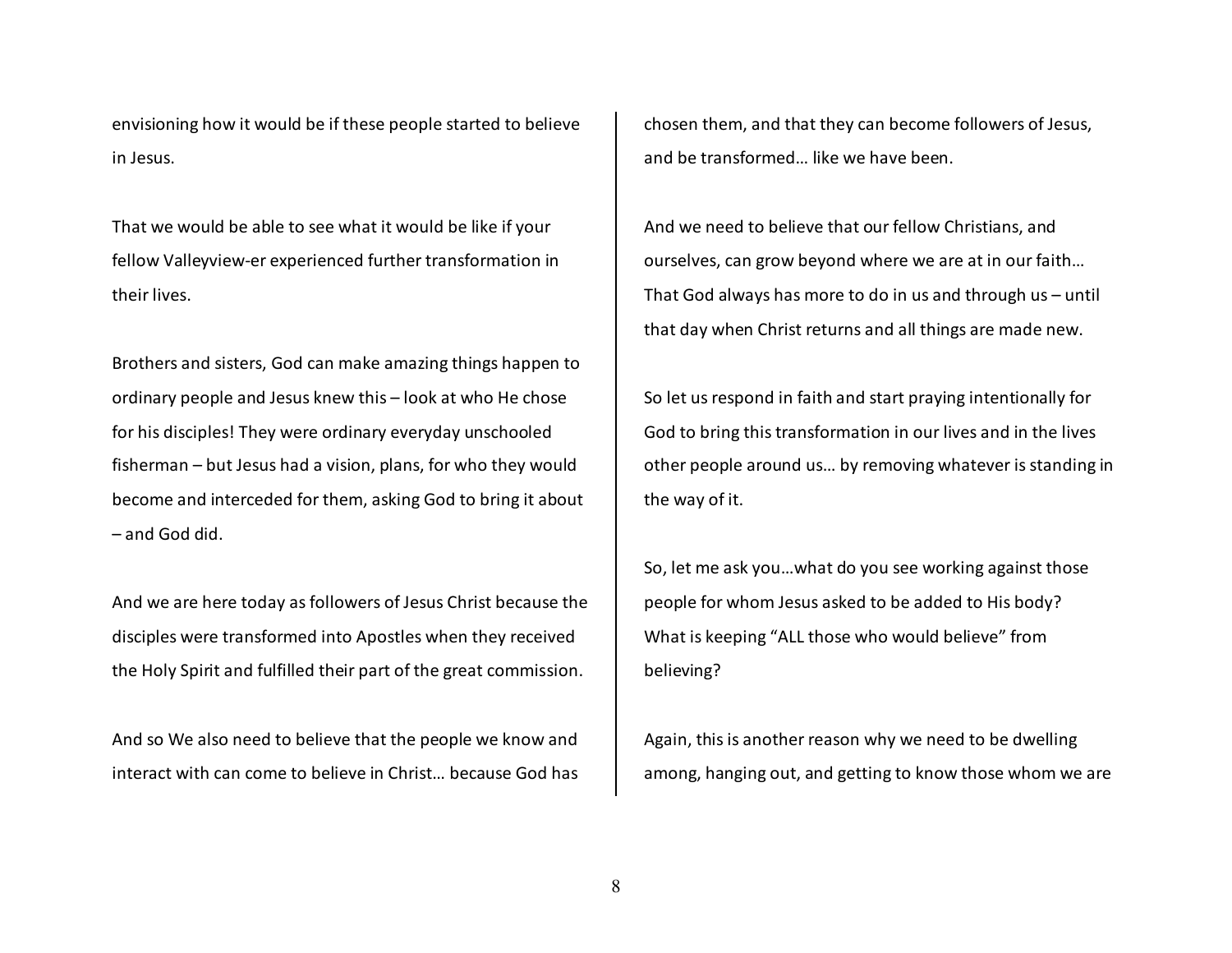interceding for – because if we are not – how will we know what is specifically blocking their transformation?

Is it unbelief – a refusal to believe that Jesus is sent from God? Is it false teaching – a miss-belief that God will accept you because you've basically been a good person, or that whatever path you follow will connect you with God as long as you try hard? That's God's love is merely affirmation??

Is it idolatry – allowing good things to become god things. When work, sports, family, education, etc… replace the disciplines of prayer, worship, and scripture reading and serving and giving which help keep Jesus at the center of our lives.

Is it the Devil – tempting people with the lure of fame, wealth, power if they play his game?

Whatever it is that you see working against people becoming part of Christ's body you can step in and pray against it. And

friends, other people need you to do this for them… because they are unable to do it themselves.

Someone who is deceived by their own beliefs and false teaching will not ask God for the truth – right? Someone who is trapped in the busyness of idolatry will not be able to slow down to see the foolishness of building their life without God at the center. Someone who is hurting and broken is not able to just pull themselves up and get better on their own, are they?

But - you can intercede for them. You can pray to God for those particular people He has put in your life.

You can ask God to take away their unbelief, expose the false teachings; and have them see the foolishness of idolatry, and to protect them from Satan's temptations by interceding against these things in prayer.

This is how we co-operating with God to help bring about transformation in people's lives so that they can become more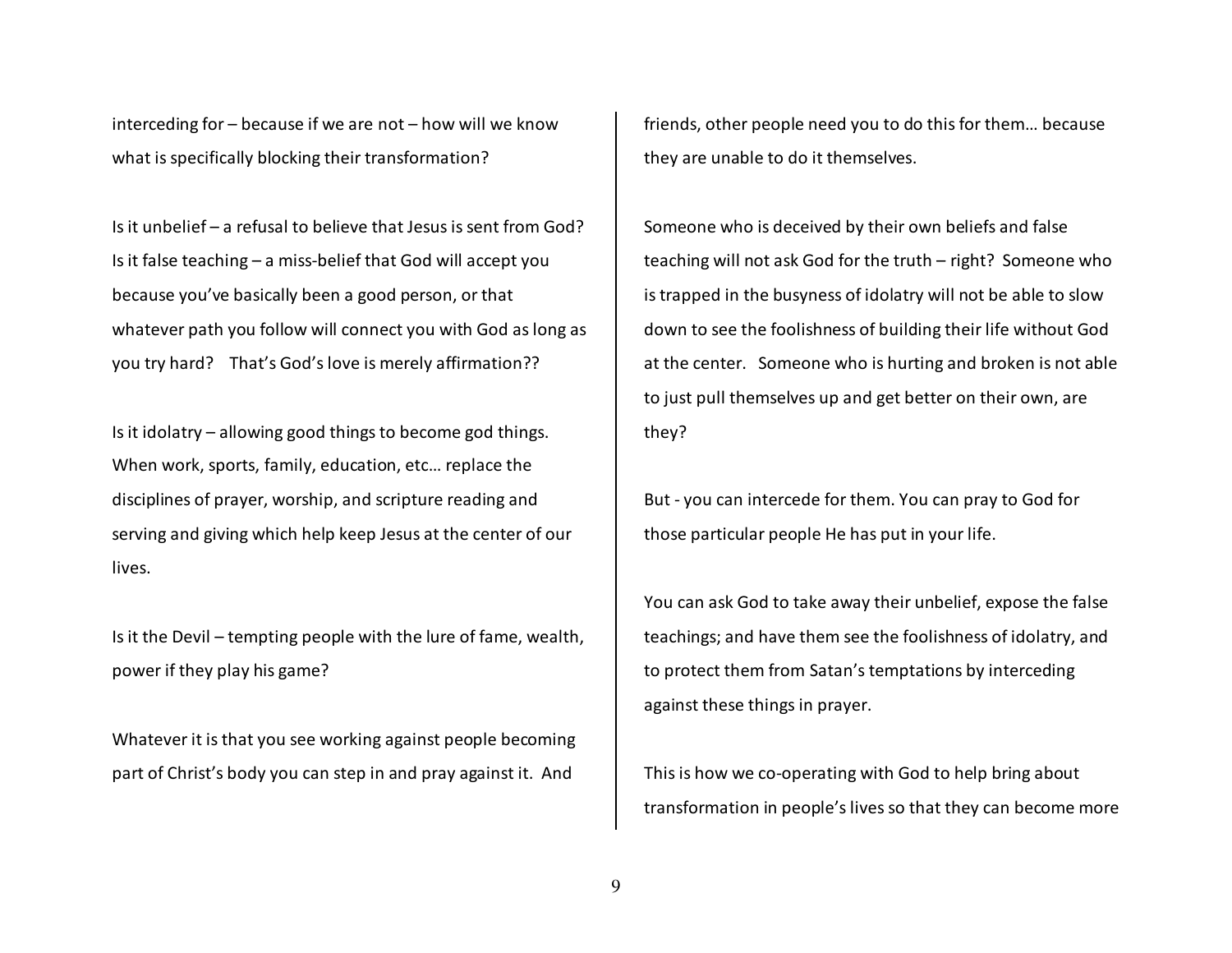than what they already are, so that they can become the men and women God intends them to be!

Brothers and sisters our calling as Christians to go and make disciples of all nations, our mission to reach out to our surrounding community and share the message of Jesus Christ in our words and deeds – has to start with intercessory prayer! Blessing people spiritually.

That's where the real work is… it always has been, and if we are serious about reaching out to our surrounding community – then we need to be willing to "pray the price." What does that mean?

Let me close with an example of "praying the price…" Pastor Paul Yonggi Cho of the Korean Full Gospel Church was once asked by a local pastor why was it that Cho's church had a membership of 750,000 while his was only 3,000? The local pastor was better educated, preached better sermons and even had a foreign wife?

Cho enquired, "How much do you pray? The pastor said"Thirty minutes a day." To which Cho replied, "There is your answer. I pray three to five hours per day."

Praying the price friends is how much time and energy we are willing to spend interceding in prayer, co-operating with the Holy Spirit to bring about transformation in people lives.

The good news is that it has started here at Valleyview - we've started to pray the price and we've seen God working in us, and transforming us into the Church He has desired for us to become… one where streams of blessing flow out into the community.

And imagine… how much more God can do as we continue to pray the price and go out to bless people spiritually! Imagine what God will do in the lives of those whom you are starting to pray for.

So, brothers and sisters, let's get on with blessing people spiritually as the Lord is commanding us to do – and we can